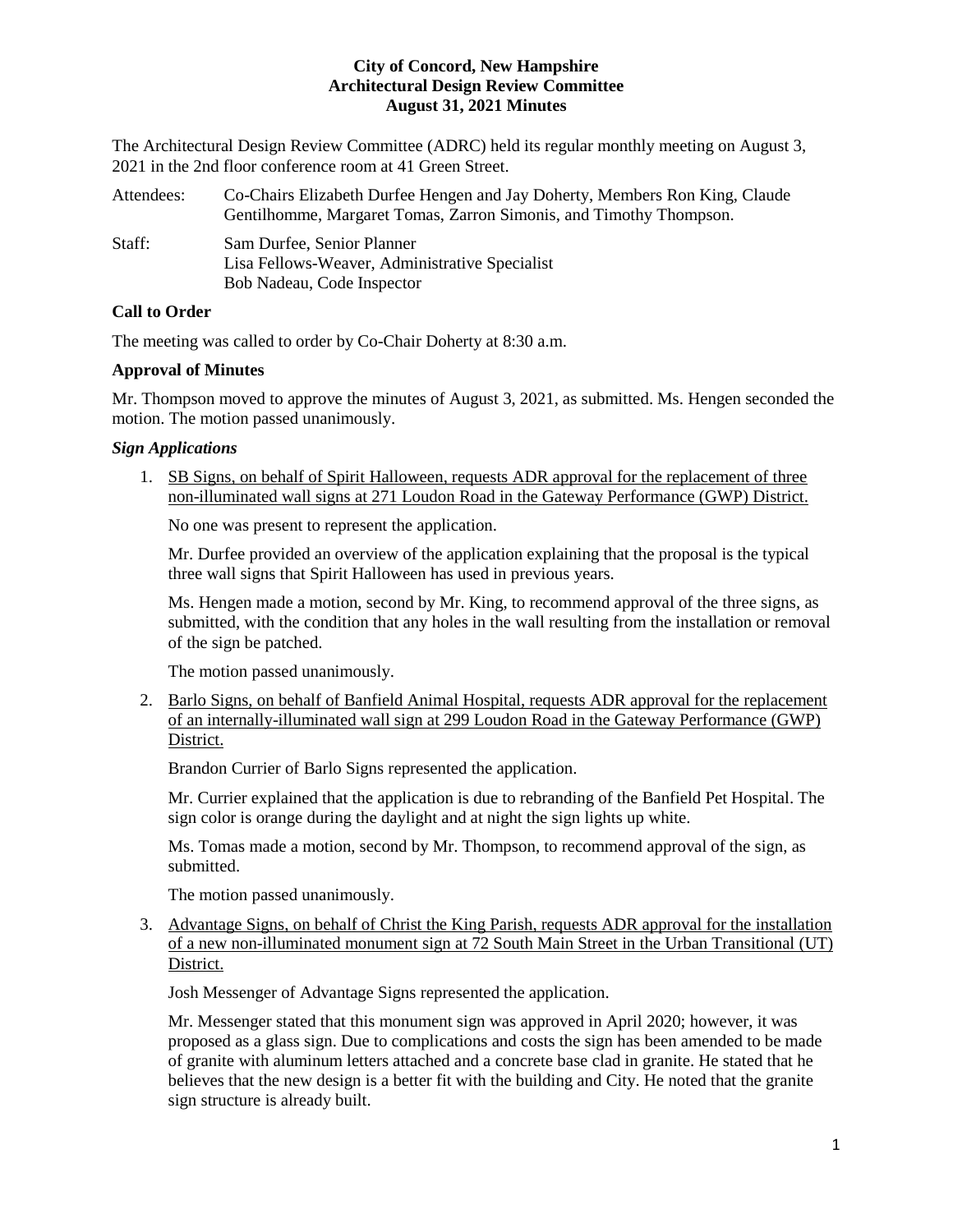A discussion was held regarding the issue of having both "Christ the King parish" and "St. John the Evangelist Church" on the sign and if it could be misinterpreted to mean there are two churches on site.

Mr. Doherty stated that he feels that the original design previously proposed was more elegant. He explained that the block base appears to be very heavy. Mr. Messenger provided an updated design proposing gold letters. Members agreed that the gold letters are more pleasing than black letters. Additional discussion was held regarding the font size and if the design would be better with all capital letters.

Ms. Hengen noted the dates proposed under each text line and stated that she would prefer a date range.

Mr. Nadeau explained the history of the churches noting that in 2011 four churches were consolidated into one, all falling under Christ the King Parish. Additional discussion ensued regarding the regional brand and what the campus contains.

Mr. Thompson made a motion, second by Mr. King, to recommend approval of the sign, as submitted with the recommendation that 'Christ The King' be all capital letters and the lettering on the granite wall is gold.

The motion passed unanimously.

4. Dealers Choice LLC, on behalf of Tokoos International Market requests ADR approval for the replacement of an internally-illuminated freestanding sign and a non-illuminated wall sign 374 Loudon Road in the Gateway Performance (GWP) District.

No one was present to represent the application.

Mr. Durfee provided an overview of the application explaining that the applicant is changing the name of the store and will be installing a new sign with a green background and black lettering. He added that the applicant is open to changes suggested by the Committee.

Mr. Gentilhomme stated that all signage for the business should match with the name of the business on top and should be in bold text; any subtext can be smaller. He noted that the wall sign is difficult to read and the overall appearance of the wall sign is similar to a business card layout.

A discussion was held regarding approving the design for the freestanding sign and recommending approval for the wall sign if it is to match the freestanding sign. Mr. Thompson suggested adding a condition to waive the applicant from having to return to the Committee and give staff the authority to approve the design if it matches. Ms. Tomas stated that it is difficult to approve a sign with a new design that the Committee will not see. She commented that this Committee holds applicants to a higher standard; therefore, a design should be submitted for the wall sign.

There was some discussion relative to the logos proposed. The wall sign has a crown while the freestanding sign has a completely different logo.

Mr. Gentilhomme made a motion, second by Ms. Tomas, to recommend approval of the freestanding sign, as presented, and that the applicant must return to the Committee with revised designs for the wall sign to closely match the freestanding sign with regards to colors, font types, and logo.

The motion passed; 6/1. Mr. Thompson was opposed.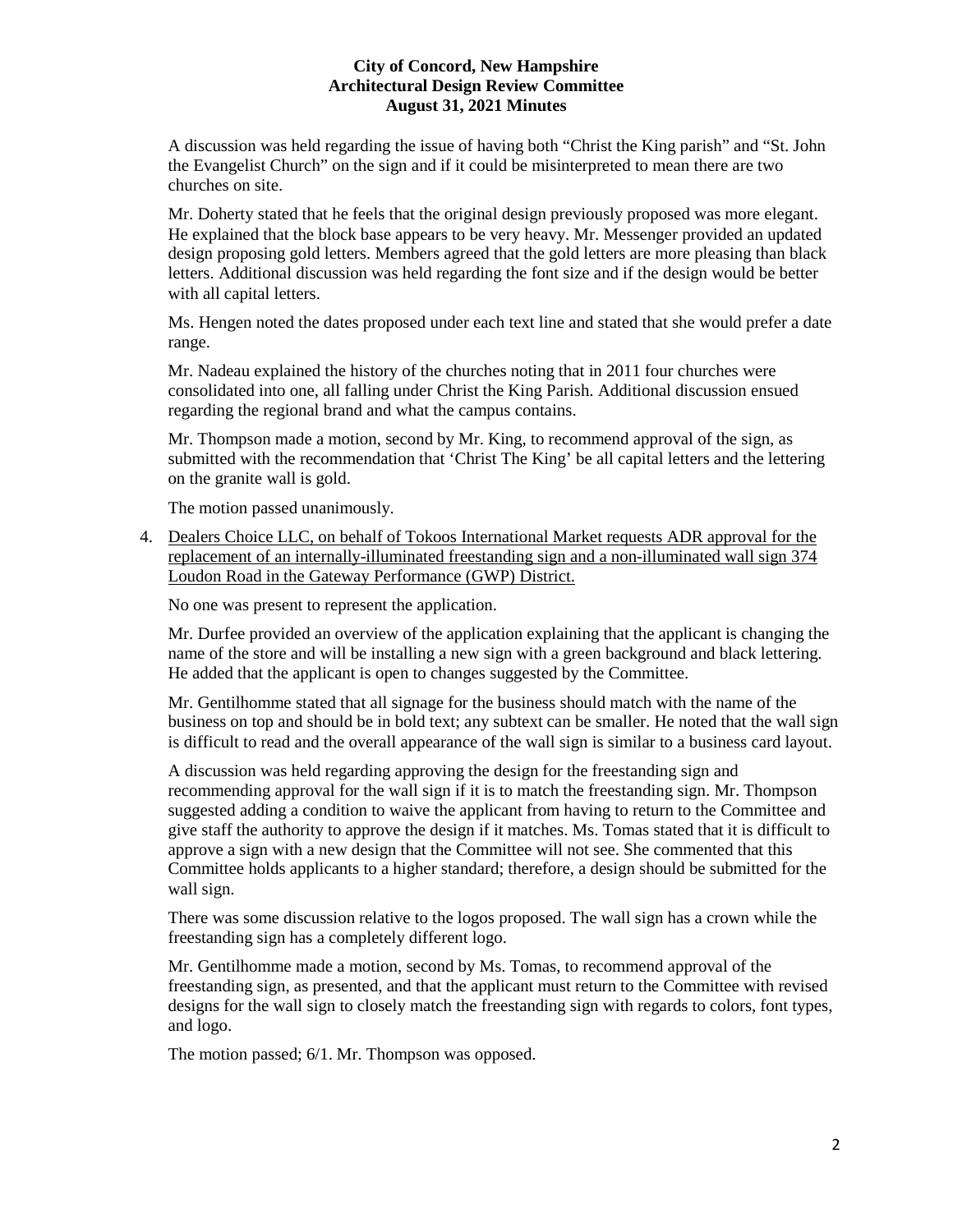5. Sign-A-Rama, on behalf of Express Jewelry Center, LLC, requests ADR approval for the installation of a new externally-illuminated projecting sign and a new externally-illuminated wall sign at 6 North Main Street in the Central Business Performance (CPB) District.

No one was present to represent the application.

Mr. Durfee stated that this is a new business and the proposal for a blade sign and wall sign. It was noted that the sign will be illuminated by an existing exterior light.

Mr. Doherty complimented the simplicity of the black and white design.

Mr. Thompson made a motion, second by Mr. King, to recommend approval of the sign, as submitted.

The motion passed unanimously.

4. Advantage Signs, on behalf of Christ the King Parish, requests ADR approval for the installation of a new non-illuminated monument sign at 72 South Main Street in the Urban Transitional (UT) District.

Jonathan Halle of Warrenstreet Architects requested the Committee reopen the application for Christ the King Parish.

Mr. Thompson made a motion, second by Ms. Hengen, to reopen the discussion for Christ the King Parish application.

The motion passed unanimously.

Mr. Halle explained they would like to add a lighting option for the top of the granite wall. They are proposing a bronze light bar for down lighting across the top on the Main Street side that would be cantilevered out.

Mr. King expressed concern with the fact that the bar would stick out and cause shadowing. Additional discussion ensued with regard to shine and washing out the front of the sign. Mr. King requested a plan be provided of the front and side view. He commented that the light bar could change the sign dramatically. Other options were mentioned. Mr. Messenger noted there is a similar sign at Presidential Oaks.

Mr. Simonis asked about the height and expressed concern with visual blocking from the road. Mr. Halle stated that the sign is 48 inches off grade and it does sit back from the sidewalk and road so there will not be any visual impacts.

Mr. Gentilhomme made a motion, second by Ms. Tomas, to recommend approval of the lighting with the recommendation that the light bar be the full width of the granite.

The motion passed; 6/1. Mr. King was opposed.

# *Major Site Plan Applications*

1. McCourt Engineering Associates, PPLC, on behalf of Pitco Frialator, LLC, requests ADR approval for the construction of a 356,224 sf manufacturing facility and associated site improvements at 15 Integra Drive in the Industrial (IN), Office Park Performance (OFP), and Residential Open Space (RO) Districts.

Jennifer McCourt from McCourt Engineering and Jonathan Halle of Warrenstreet Architects represented the application.

An overview of the proposal was provided. The parcel is on an existing dead-end road. A 350,000 square foot building is proposed.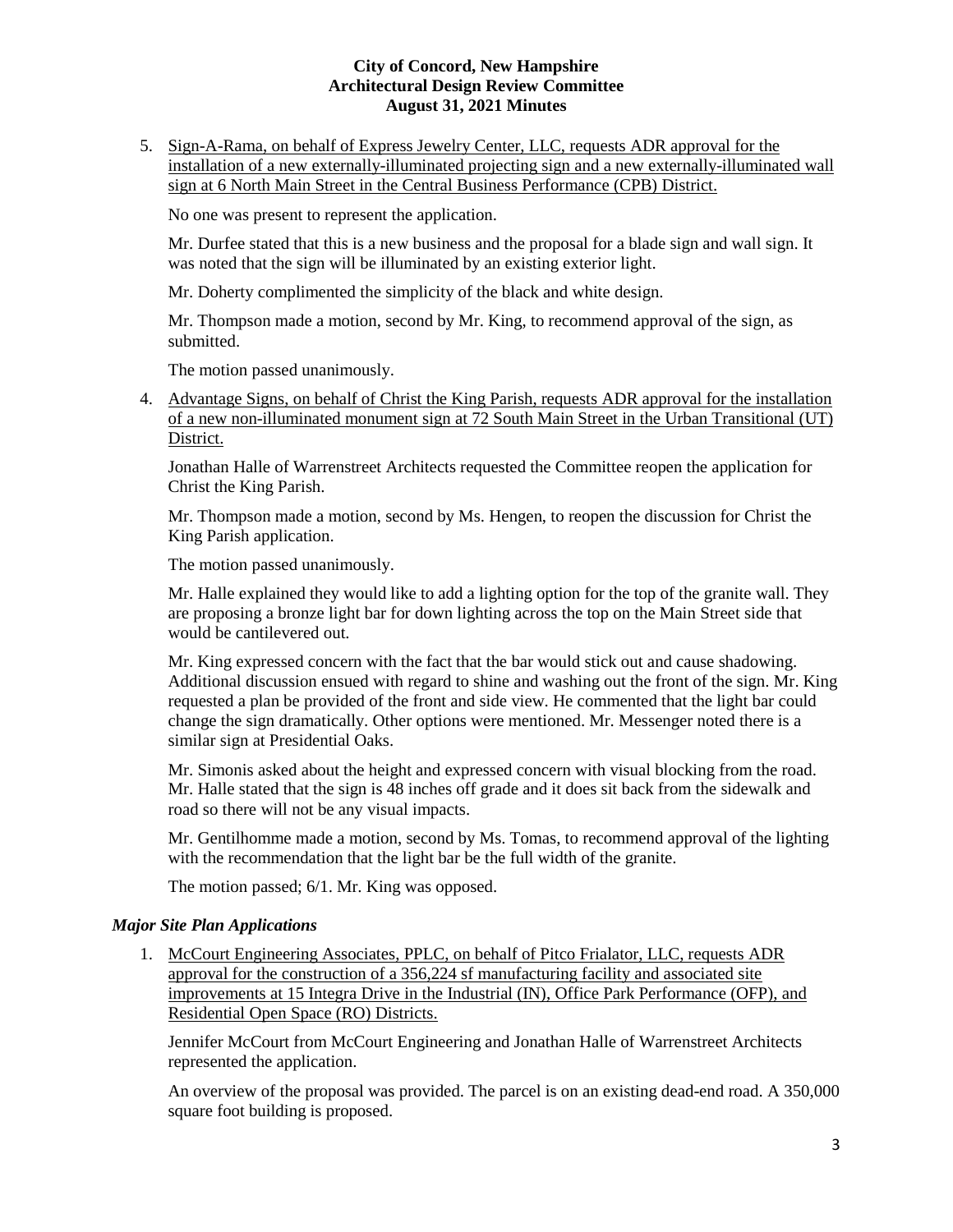The traffic pattern and landscape plan were reviewed. Mr. Halle stated that there are a lot of trees required; he does not feel that they are all necessary for this site.

A waiver has been submitted to not provide all of the parking. That area will be used for any snow storage. Ms. McCourt added that there is also a waiver requested for the sidewalk as there is currently no sidewalk.

Mr. Halle stated that they are proposing a solar array on the roof. It will be as large as possible according to State guidelines.

Mr. Simonis asked how much lighting will be provided in the parking area as it appears that the lighting around the parking islands is being mounted within the trees. This will be looked into.

A discussion was held regarding the turning radius of the trucks. Ms. McCourt referenced the turning templates provided. Mr. Thompson stated that the building area is over 8 acres. Mr. Durfee stated that the lot is 54 acres.

Ms. Tomas stated that there is a lot paving. Mr. Thompson asked how much of the parking area is for future parking. Ms. McCourt replied 75 spaces. She added that they have projected parking for 400 employees and additional spaces could be added, if necessary.

Ms. McCourt stated that the area is sandy and they will need to infiltrate for the 100 year storm.

Mr. Durfee stated that there are no variances required for the project. He added that a CUP was submitted for reduced parking and for the construction of impervious surfaces in the Aquifer Protection District.

Ms. Tomas suggested that they consider more natural landscaping around the property and add meadow mix around the back. Mr. Halle stated that there may be some overall design changes necessary and they will return to the Committee if necessary. He stated that at this time it is imperative they keep moving forward as time is of the essence with the purchase of the property.

Mr. Thompson made a motion, second by Ms. Hengen, to recommend approval for the facility, as submitted, including the approval for the solar array, and recommend that the applicant add more natural landscaping and add meadow mix around the back of the property, and address any conflicts with the lighting and trees within the parking area.

The motion passed unanimously.

2. Wilcox & Barton, Inc, on behalf of Pope Memorial SPCA of Concord-Merrimack County, requests ADR approval for a 1,970 sf building addition, new parking lot, and associated site improvements at 93-95 Silk Farm Road in the Residential Open Space (RO) District.

Erin Lambert of Wilcox & Barton represented the application along with Chris Carley of Carley Associates.

Ms. Lambert gave an overview of the property and stated that the applicants are in the process of consolidating the lots into one. In addition, the two driveways will also be consolidated into one.

Mr. Carley stated that the intent is to preserve a small section of the existing house and to add on to the east side. The new building will include a meeting hall for functions, training areas and storage. Materials proposed are clapboards, a shingled roof, and synthetic wood trim.

Ms. Lambert explained the egress around the building for fire safety and the location of the sidewalk that will be added around the building. Mr. Doherty asked if there could be a pathway loop around the building to the parking lot. Ms. Lambert stated that the septic system is in that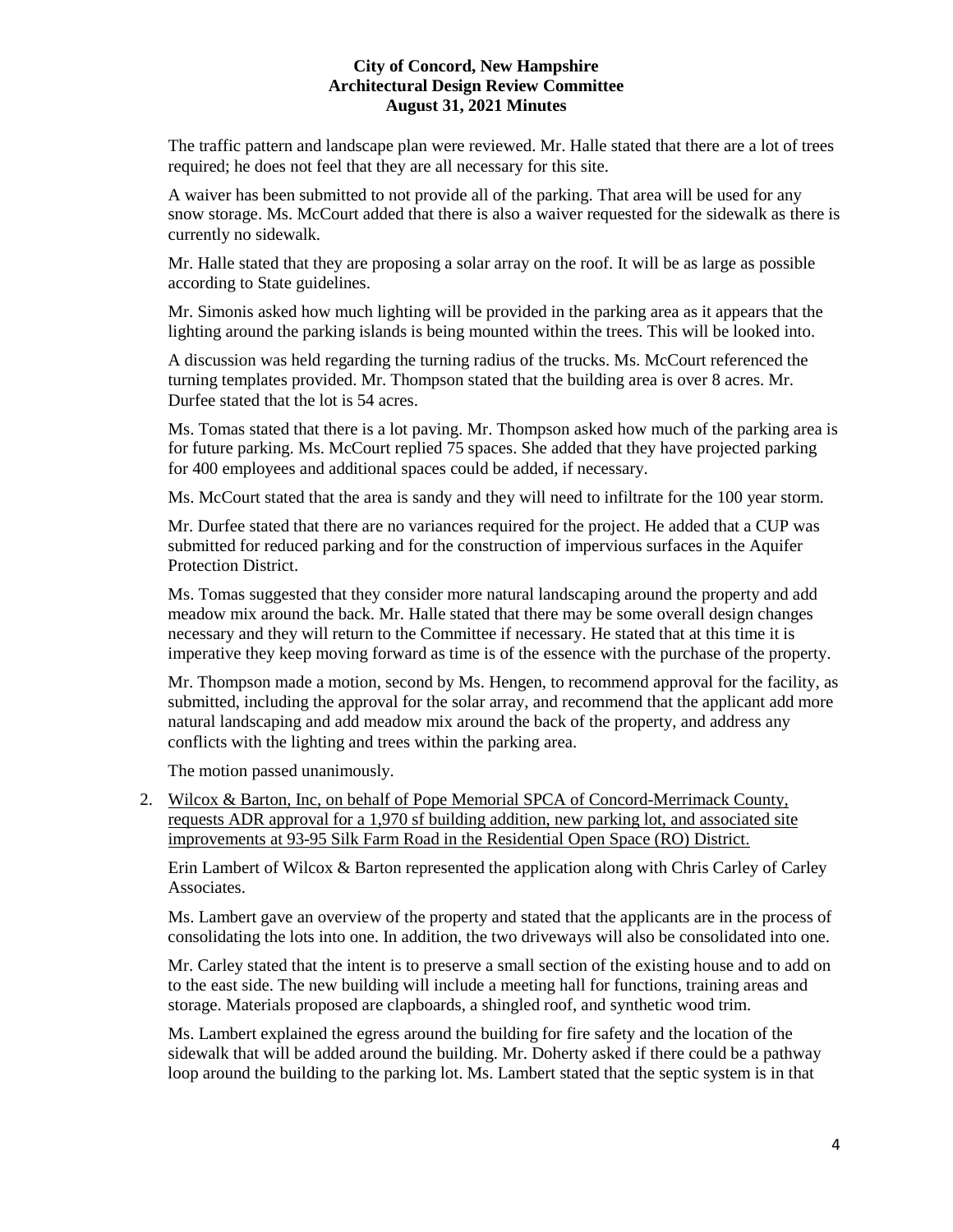location. She noted that it is at grade and the proposed design is the most direct route, would be the fastest way to exit the building, and most effective egress from the building.

Ms. Tomas stated that it appears that there are a lot of trees being cut down. Ms. Lambert described the topography of the land as being sloped. She stated they are proposing to plant five trees and are working to minimize tree clearing. She stated that the requirements have been met.

A discussion was held regarding how visible the new building will be from the road. Mr. Carley explained that the visibility will not be much.

A discussion was held regarding the design of the windows on the proposed meeting room. Ms. Tomas commented that the windows looks like they are a mix of residential and commercial design. She does not feel that the elevation fits with the design of the existing house. She suggested that the windows be reduced from six to only three windows. Mr. Carley was not receptive to the suggestion and noted that typically there would not be six windows; this is an ambiguous design

Ms. Hengen commented that she does not have any issue with the window design. She referenced the smaller, stall-like, windows proposed and noted that they are proposed for the storage area and are still allowing light. Mr. Carley concurred that the area is the storage area only.

Mr. Carley stated that they will be returning to the Committee with a signage package.

Mr. Durfee stated that they are continuing to work with engineering relative to the drainage.

Mr. Gentilhomme made a motion, second by Mr. Thompson, to recommend approval of the application, as submitted.

The motion passed unanimously.

3. Greenman-Pederson Inc, on behalf of Wheelabrator Concord Co., requests ADR approval for paving of new parking at 11 Whitney Road in the Industrial (IN) District.

David Jordan, engineer from GPI, represented that application along with the land surveyor

Mr. Jordan provided an overview of the proposal, which is to add a new paved parking area. He explained this will be in the location of an existing gravel parking lot located in the front of the facility. The new parking lot project will relocate the employees to park closer to the building where there is ample parking already. He continued to explain the activity of the business and how tractor trailers move throughout the site moving ash from the building to landfills. The new parking lot will become the waiting area for the tractor trailers that need to be picked up by the contractors. The area could have as many as 12 tractor trailers waiting; typically, there is only three to six.

Mr. Jordan referenced the existing fence on the property and stated that this will remain. He added that there are actively used pedestrian bridges on site and they plan to continue the use of these; however, the use could be less.

A discussion was held regarding the drainage. Mr. Jordan stated that the site is very sandy site and everything pitches toward the back corner. They plan to tie into the existing swale which will drain into the detention basin; it will mitigate any runoff.

Mr. Simmonis asked about lighting. Mr. Jordan replied that there are no plans for lighting at this time. There is existing lighting along the paved access driveway, which has been sufficient and there should not be any additional lighting necessary, in fact, it should be even less with this proposal since employees will no longer be parking in this location.